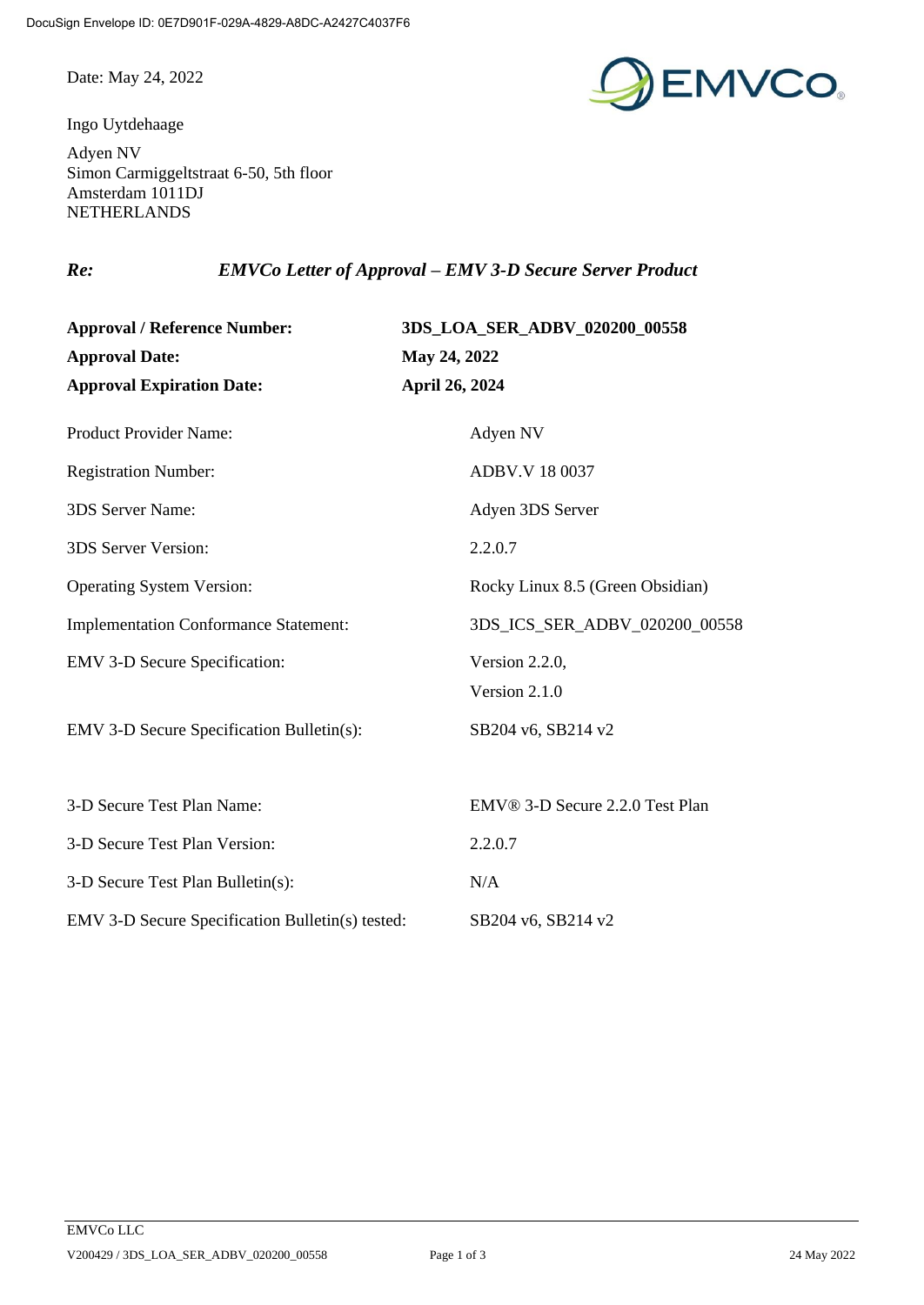Dear Ingo Uytdehaage,

EMVCo, LLC ("EMVCo"), a Delaware limited liability company, has received your request for EMV 3-D Secure approval for the 3DS Server identified above. In connection with your request for approval, we have reviewed your report, identified by file number UL\_CompTestReport\_ID3679 which was generated by UL VS Inc..

After assessing such file, EMVCo has determined that the above referenced 3DS Server sufficiently conforms to EMV® 3-D Secure – Protocol and Core Functions Specification.

EMVCo hereby grants your 3DS Server EMV 3-D Secure Approval, based on the requirements stated in the EMV 2.1.0 and/or 2.2.0 Specifications. Please note that EMVCo may publicly identify your 3DS Server as an approved 3DS Server, including in EMVCo's published list of approved 3DS Products.

EMVCo's grant to your 3DS Server is subject to the Specific Terms and Conditions to the Letter of Approval attached hereto as Attachment A. Because EMVCo's grant is subject to such limitations, including certain events of termination, you and any third parties should confirm that such approval is current and has not been terminated by referring to the list of approved 3DS Server published on the EMVCo website [\(www.emvco.com\)](http://www.emvco.com/)

## **This Letter of Approval is valid while the approval number is posted on the EMVCo website.**

EMVCo, LLC DocuSianed by:  $By:$ Akif Qazi -<br>E8F7D3AA2BC2435..

Name: Akif QaziTitle: EMVCo 3-D Secure Testing Group Chair